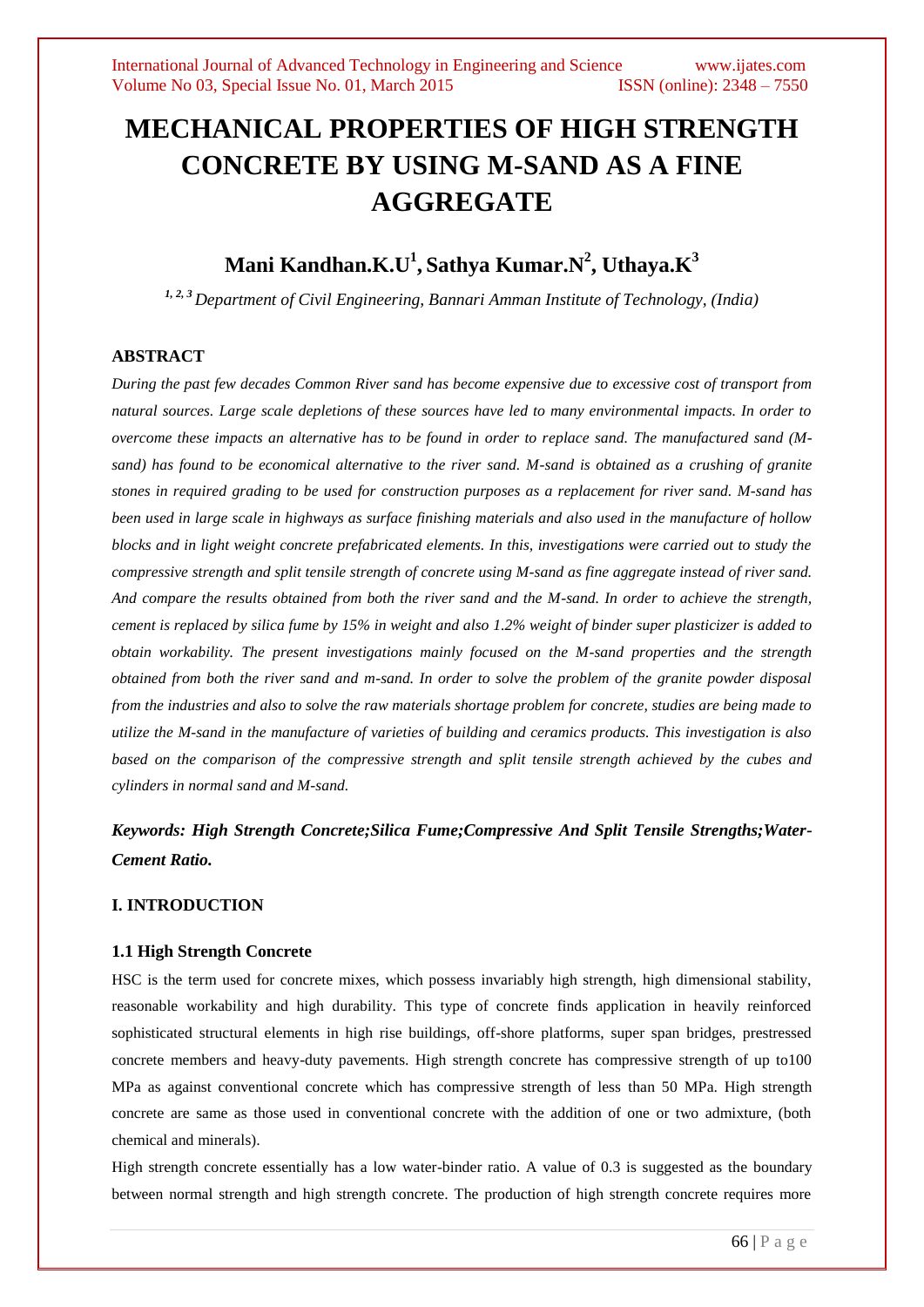research and more attention of quality control than conventional concrete. High strength concrete (HSC) might be regarded as concrete with strength in excess of 60MPa and such concrete can be produced as relatively normal concrete with a higher cement content and a normal water-reducing admixture. This present investigation evaluates the potential of silica fume and M-sand as filler materials. Measurements of early age properties of fresh concrete including slump test and specific gravity tests and fineness modulus have been examined. Mechanical performances including compressive strength and split tensile strength were evaluated. The aim of the investigation is to investigate the effect of M-sand as a fine aggregate in high strength concrete and compare the results with the River sand. The scope of the present investigation can be summarized as follows:

 $\triangleright$  To study the effect of workability and the strength of concrete with the replacement of M-sand by river sand, at an addition of silica fume with cement.

To achieve 28 days characteristic compressive strength of 70MPa.

 To compare the variation of compressive strength at 7 days ,14 days and 28 days strength between Msand and River sand. In the present investigation more emphasis is given to study the HSC using M-sand replacement by river sand. So as to achieve better concrete composite and to encourage the use of M-sand to overcome the environmental impacts caused due to over depletion of river sand.

#### **1.2 Properties of High Strength Concrete**

The properties of high strength concrete are significantly different from those of normal strength concrete. These properties are examined in this section when the concrete is setting and hardening as well as in the hardened state. These properties should be taken into account while designing structures using high-strength concrete.

#### **1.3 Setting and Hardening**

When the concrete mixture is in the liquid phase, there are isolated solid grains in a connected structure. Hydration starts from the surfaces of the grain. As the outer crust grows thicker, it retards the hydrations process. The formations of hydrates around each grain change the liquid into a continuous solid. In ordinary concrete, the hydration continuous the anhydrous core remains at the center of the grain for a long time. The post-setting hydration process leads to the internal growth of a skeleton structure and the reduction of the water content in the pores. For high strength concrete with a low water cement ratio, the shrinkage caused by the reduction in the pore water causes internal compression, which is developed due to the surface tension of the pore water at the liquid-vapour interface. The mobility of the fluid state decreases as the water content decreases due to the reaction. High strength concrete with a low water-cement ratio is more sensitive to early drying.

#### **II. EXPERIMENTAL INVESTIGATIONS**

#### **2.1 Introduction**

This chapter presents the details of the experimental investigations carried out on the test specimens to study the workability and mechanical properties of HSC using silica fume as a constant percentage replacement with cement and to correlate the results between the normal sand and the m-sand. In addition the performance of silica fume in concrete also required to ensure. In present investigation, a specified mix design procedure for HSC using silica fume and m-sand and super plasticizer which was formulated. Based on the above procedure, a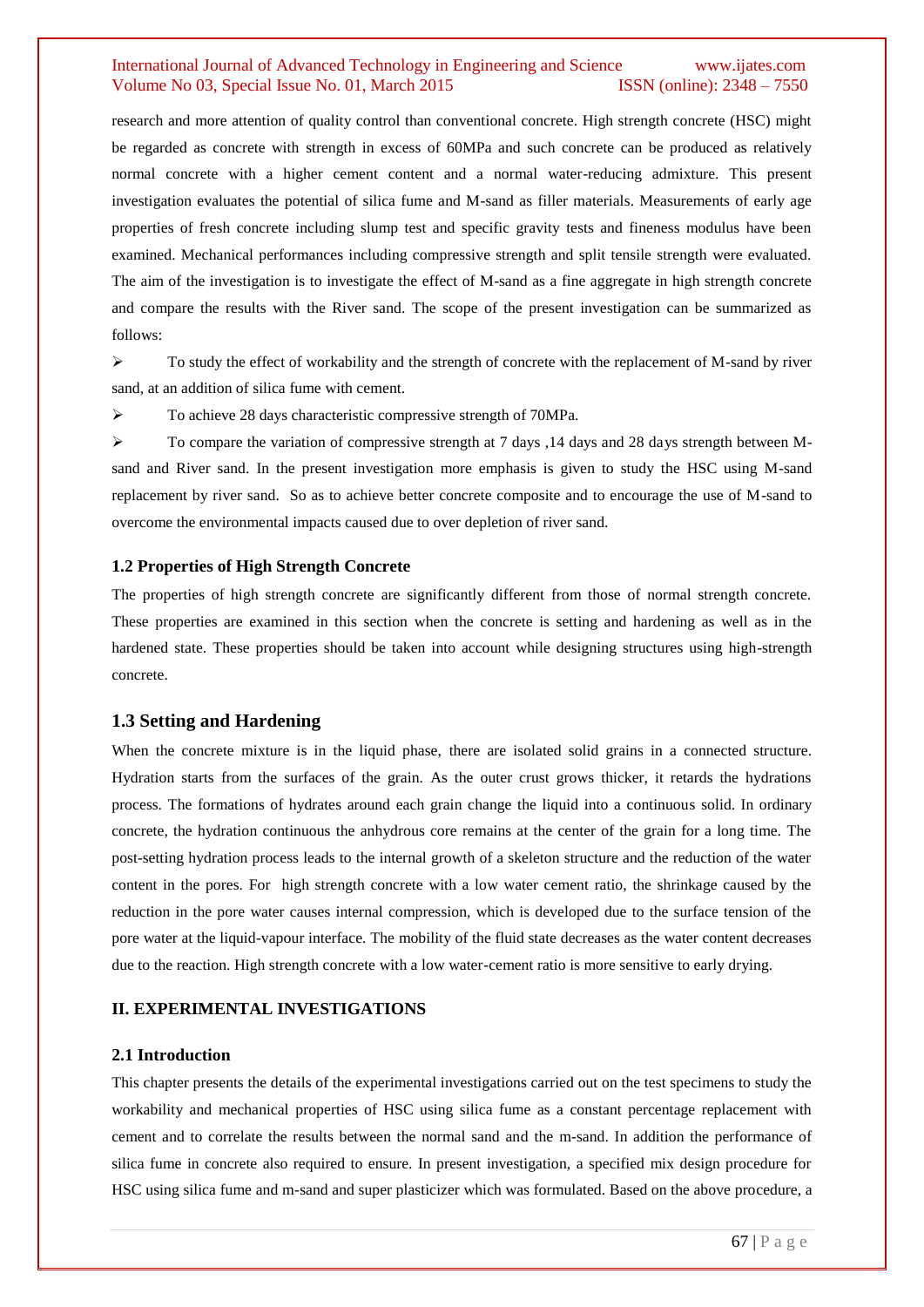concrete mixture property with a characteristics target compressive strength of 70 MPa is designed with 15% replacement of silica fume with cement and full replacement of normal sand with m-sand and correlates the results obtained in both the sand conditions. Experimental investigation have been carried out on the HSC specimen to ascertain the workability such as slump test and mechanical properties such as compressive strength and split tensile strength of the M70 grade mixes. Minimum three specimens were tested for each trial mix for normal water. All the tests were conducted as per codal specifications.

#### **2.2 Preparation before Tests**

The test specimens where cast in cast iron moulds. The inside of the mould were applied with oil to facilitate the easy removal of specimens. For obtaining the binder content, the cement and silica fume were thoroughly mixed with one another in dry condition. The fine aggregate and the binder content should be mixed with in dry condition. The coarse aggregate, fine aggregate and the binder content were placed in a concrete mixer machine and then mixed thoroughly in dry condition. For addition of water initially 75% of the mix water is added to the dry mix and mixed thoroughly. The super plasticizer was added to the remaining 25% of the mix water and added to the mix and then mixing was carried out about 2 to 3 minutes. The concrete was then placed in the moulds in three layers of equal thickness and each layer was vibrator. For each series of test specimens, specimens were cast to study the strength and shear related properties of the HSC mixes. After 24 hours, the test specimens were de-molded and set of specimens was placed in normal water curing, till the age of test.

#### **2.3 Workability Properties**

Measurements on workability of HSC are done by slump cone test and compaction factor test. The tests on fresh concrete of all trial mixes were carried out.

#### **2.4 Slump Cone Test**

This test is used to determine the workability of concrete. The apparatus is a cone of 10cm top diameter, 20cm bottom diameter and 30 cm height. It has two handles for lifting purposes. Initially, the con is cleaned and oil is applied on the inner surface. Then, the concrete to be tested is placed into the cone in three layers. Each layer is compacted 20 times by a standard tamping rod. After filling the cone, it is lifted slowly and carefully in the vertical direction. Concrete is allowed to subside and this subsidence is called slump. If the slump is even, then it is termed as true slump. If one half of cone slides, it is called shear. If entire concrete slides, it is called as collapse. Shear slump indicates that concrete is non-cohesive and shows a tendency for segregation. Generally, the slump value is measured as the difference between the height of the mould and the average height after subsidence. Slump test is found to be the simple test and is widely used.

#### **2.5 Strength Related Properties**

The strength related tests were carried out on hardened conventional cement concrete for 28 days to ascertain the strength related properties such as cube compressive, cylinder compressive strength.

#### **2.6 Compression Tests for Cubes**

For cube compression tests on concrete, cube of size 150mm were employed. All the cubes were tested in saturated condition after wiping out the surface moisture from the specimen. For each trial mix, three cubes were tested at the age of 7, 14 and 28 days of carrying 400 tons capacity HELICO compression testing machine referred to BIS: 516-1959. The tests were carried out at a uniform stress after the specimen has been centered in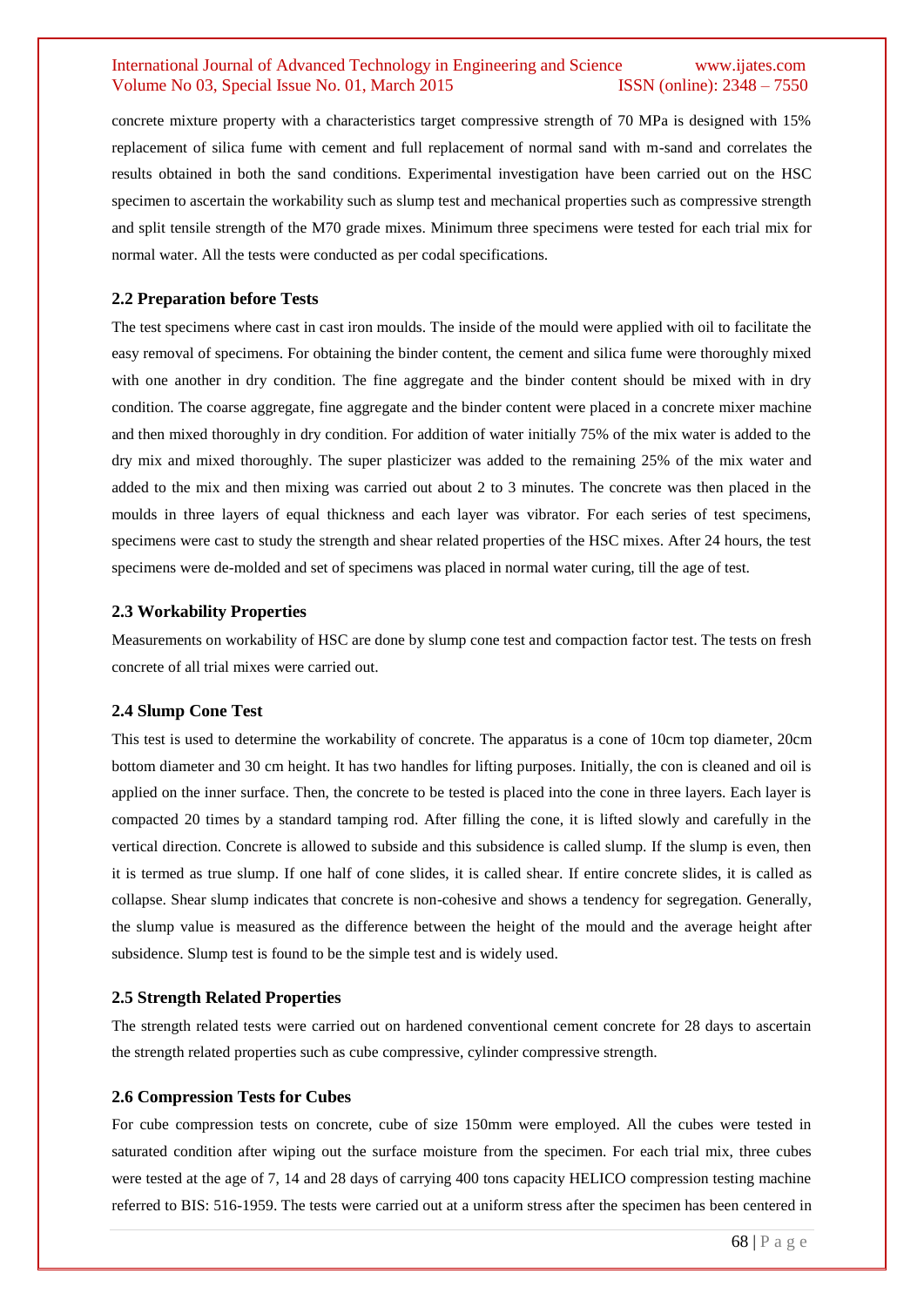the testing machine. Loading was continued till the dial gauge needle just reverses its direction of motion. The reversal in the directions of motion of the needle indicates that the specimen has failed. The dial reading at the instant was noted, which is the ultimate load. The ultimate load divided by the cross section area of the specimen is equal to the ultimate cube compressive strength. The test setup for the compressive strength and typical failure pattern is shown in figures.

Compressive strength  $=$   $\log l / \text{area} (N/mm^2)$ 

#### **2.7 Split Tensile Strength for Cylinders**

This is an indirect test to determine the tensile strength of the specimen, splitting tensile tests were carried out on 150mm\*300mm sized cylinder specimens at an age of 7, 14 and 28 days, using 400 ton capacity heico compression testing machine as per IS 5816-1970. The load was applied till the specimen split and readings were noted. The splitting tensile strength has been calculated using the following formula.

Split tensile strength 
$$
= \frac{2*P}{\pi D*L} \text{ N/mm}^2
$$

Where,

P – Maximum load in "N" applies to the specimen

D – Measured diameter in "mm" of the specimen

L – Measured length "mm" of the specimen

### **III. MIX DESIGN-M70**

#### **3.1 Design Stipulations**

| Characteristic compressive strength required in the field of 28 days |     | $70N/mm^2$             |
|----------------------------------------------------------------------|-----|------------------------|
| Type of coarse aggregate                                             | $=$ | Rock                   |
| Typical shape of coarse aggregate particles                          |     | Angular                |
| Specific gravity of the cement                                       | $=$ | 3.15                   |
| Specific gravity of silica fume                                      | $=$ | 2.20                   |
| Specific gravity of fine aggregate                                   | $=$ | 2.60                   |
| Specific gravity of coarse aggregate                                 | $=$ | 2.70                   |
| Bulk density of coarse aggregate                                     | $=$ | 1560 kg/m <sup>3</sup> |
| Bulk density of fine aggregate                                       | $=$ | 1570 kg/m <sup>3</sup> |
| Water absorption of coarse aggregate                                 | $=$ | 0.4                    |
| Moisture content of coarse aggregate                                 | $=$ | <b>NIL</b>             |
| Water absorption of fine aggregate                                   | $=$ | 1.48%                  |
| Moisture content of fine aggregate                                   |     | $NIL$                  |

#### **3.2 Mix Design**

### **1) Target mean compressive strength of concrete**

The target mean compressive strength for the specified characteristic cube strength  $70+9.7$ 

 $= 79.7$  N/mm<sup>2</sup>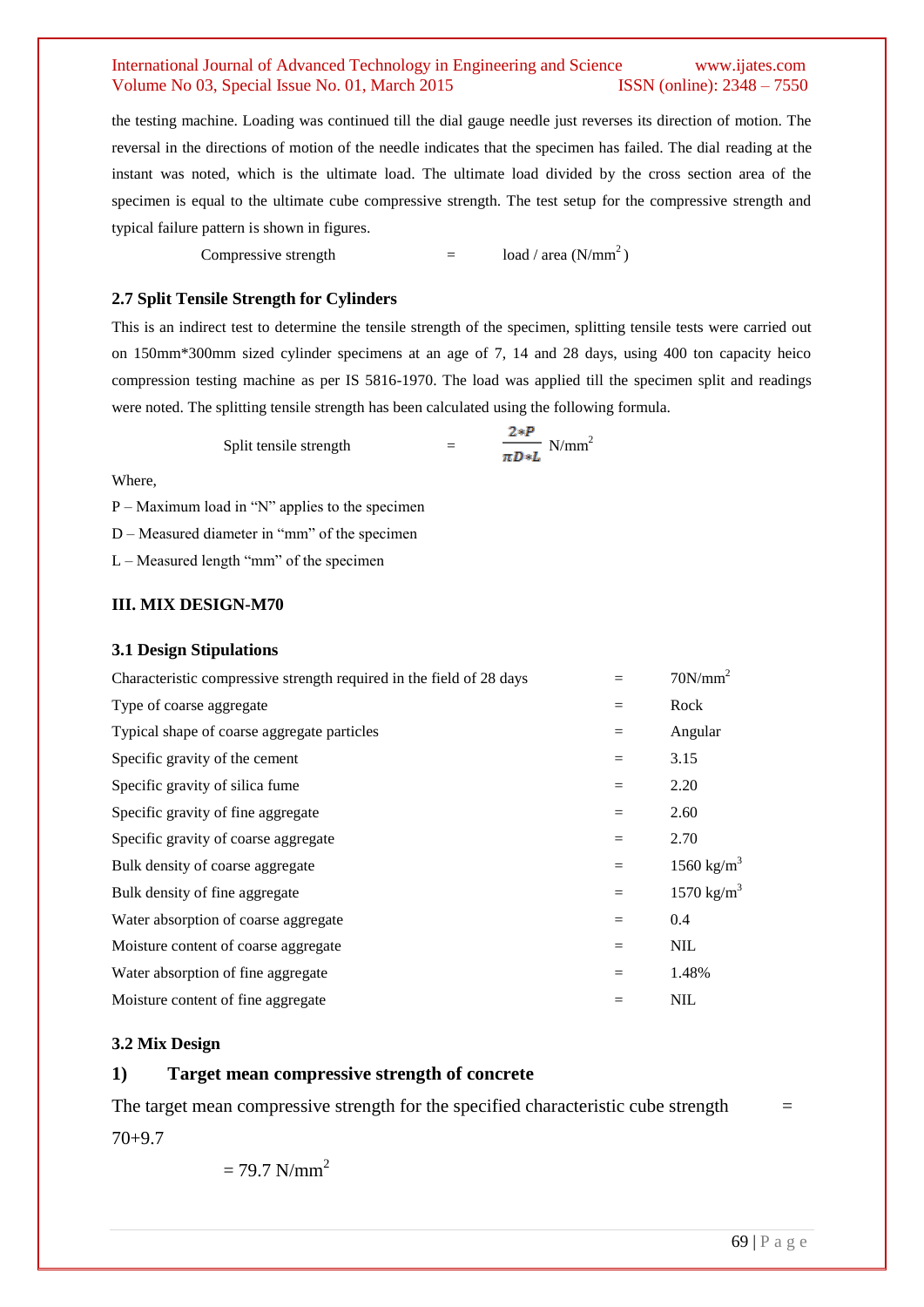### **2) Selection of maximum size of coarse aggregate**

The maximum size of coarse aggregate selected as 12.5 mm as per table 4.2

### **3) Estimation of free water content**

Since the saturation point of super plasticizer is not known the minimum free water content is selected as  $199 \text{ l/m}^3$  as per table 4.3

### **4) Super plasticizer dosage**

The super plasticizer dosage is taken as 1.2%

### **5) Estimation of air content**

The entrapped air content is estimated as 2.0%

### **6) Selection of coarse aggregate content**

Since the coarse aggregate particle shape is angular, the coarse aggregate content is taken as 880 kg/m<sup>3</sup> as per table 4.5

### **7) Selection of w/b ratio**

The water binder ratio is chosen as 0.26 for the target mean compressive strength of 79.7 MPa from fig 4.1 of the proposed w/b ratio Vs compressive strength relationship.

### **8) Calculations of binder content**

Binder content required per unit volume of concrete is

 $=$  free water content / (W/B ratio)

$$
=199/0.26
$$

$$
= 765.38 \text{ kg}
$$

Let the % replacement of cement by the silica fume is 15%

Silica fume content  $= (15*765.38)/100$  $= 114.80 \text{ kg}$ 

Mass of cement  $= 765.38 - 114.80$ 

 $= 650.58 \text{ kg}$ 

### **9) Super plasticizer content**

Mass of solids in super plasticizer

 $M_{sol} = (c^*d)/100$ 

### **Where**

"c" is the mass of the cementitious materials in kg

"d" is the dosage expressed as the % of its solid cement

$$
M_{sol} = (1.2*765.38)/100
$$

 $M_{sol}$  = 9.18 kg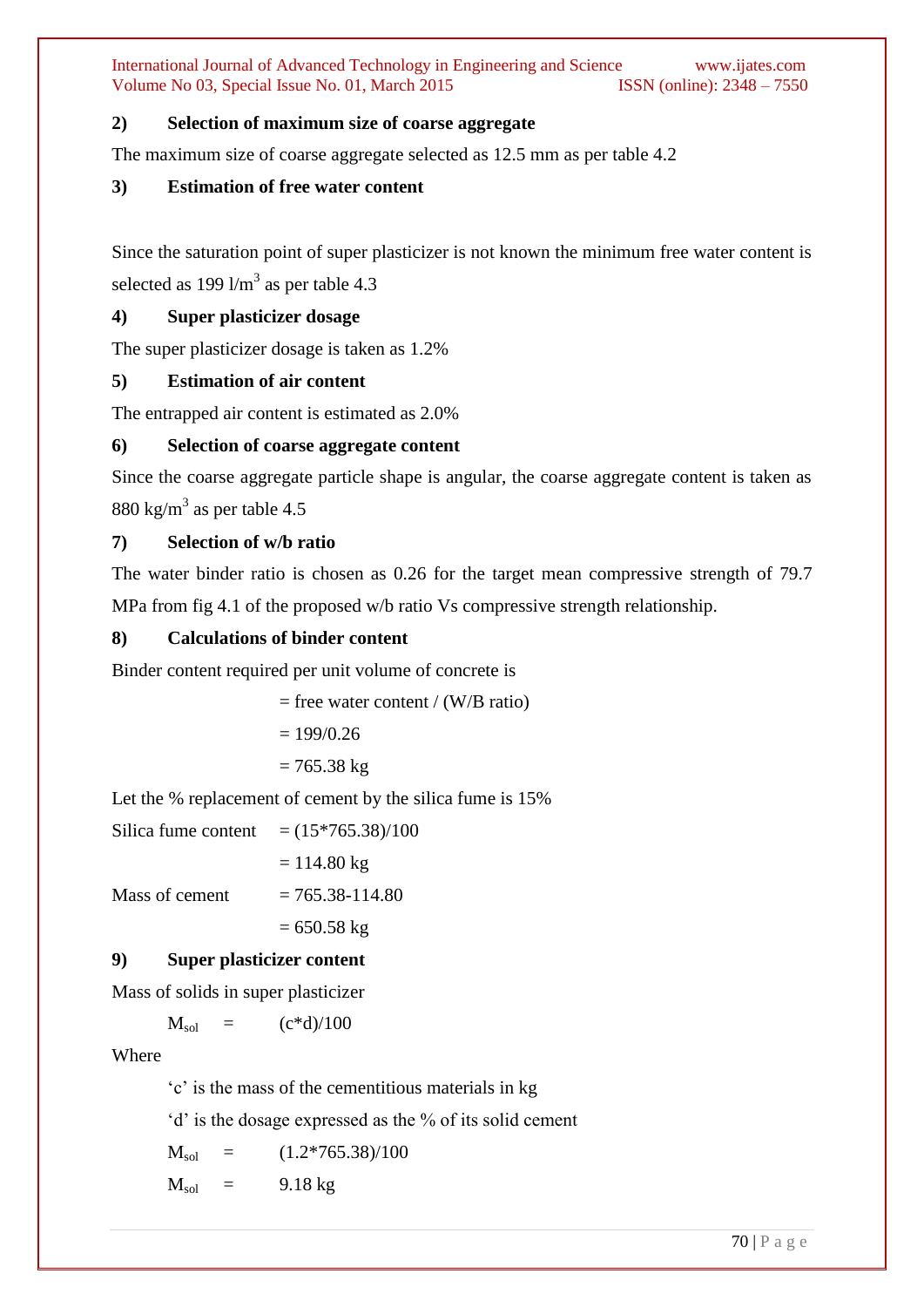Volume of the liquid super plasticizer,

 $V_{\text{liq}} =$   $M_{\text{sol}} \times 100/(S \times S s)$ 

Where

S is the solid content of the super plasticizer in %

Ss is the specific gravity of the liquid super plasticizer

$$
V_{liq} = (9.18*100)/(40*1.22)
$$
  
= 18.811/m<sup>3</sup>

Volume of water in super plasticizer

$$
V_w = V_{liq} * S_s[(100-S)/100]
$$
  
= 18.81 \* 1.22[(100-40)/100]  
= 13.764 1/m<sup>3</sup>

Volume of solids in liquid super plasticizer,

$$
V_{sol} = V_{liq} - V_w
$$
  
= 18.81-13.764  
= 5.046 1/m<sup>3</sup>

### **10) Estimation of fine aggregate content**

Vfa Absolute volume of sand  $=$ 

$$
Vfa = 1000 - \left[ \left( Vw + \left( \frac{Mc}{s_c} \right) + \left( \frac{Msf}{s_{sf}} \right) + \left( \frac{Mca}{s_{ca}} \right) + Vsol + Vea \right) \right]
$$

Where,

**Vsol** is the absolute volume of sand in litres per unit volume of the concrete

 $(m<sup>3</sup>)$ 

 *is the volume of water (litres) per unit volume of concrete* 

 $\textit{Mc}$  is the mass of cement (kg) per m<sup>3</sup> of concrete

 $\mathcal{S}\mathcal{C}$  is the specific gravity of cement

*Msf, Mca* are the total mass of the silica fume and coarse aggregates (kg) per  $m<sup>3</sup>$ 

of concrete respectively.

**Vsol, Vea** are the volume of solids in the super plasticizer and entrapped air (litres) per  $m<sup>3</sup>$ of concrete respectively.

> $Vfa = 1000[199+(650.58/3.15)+(114.80/2.2)+(880/2.7)+5.0461+20]$  $= 216.17$  l/m<sup>3</sup>

Mass of the sand =  $216.17*2.6 = 562.05$  kg

### **11) Moisture adjustment**

The actual quantity of the coarse aggregate  $=$  880 kg/m<sup>3</sup>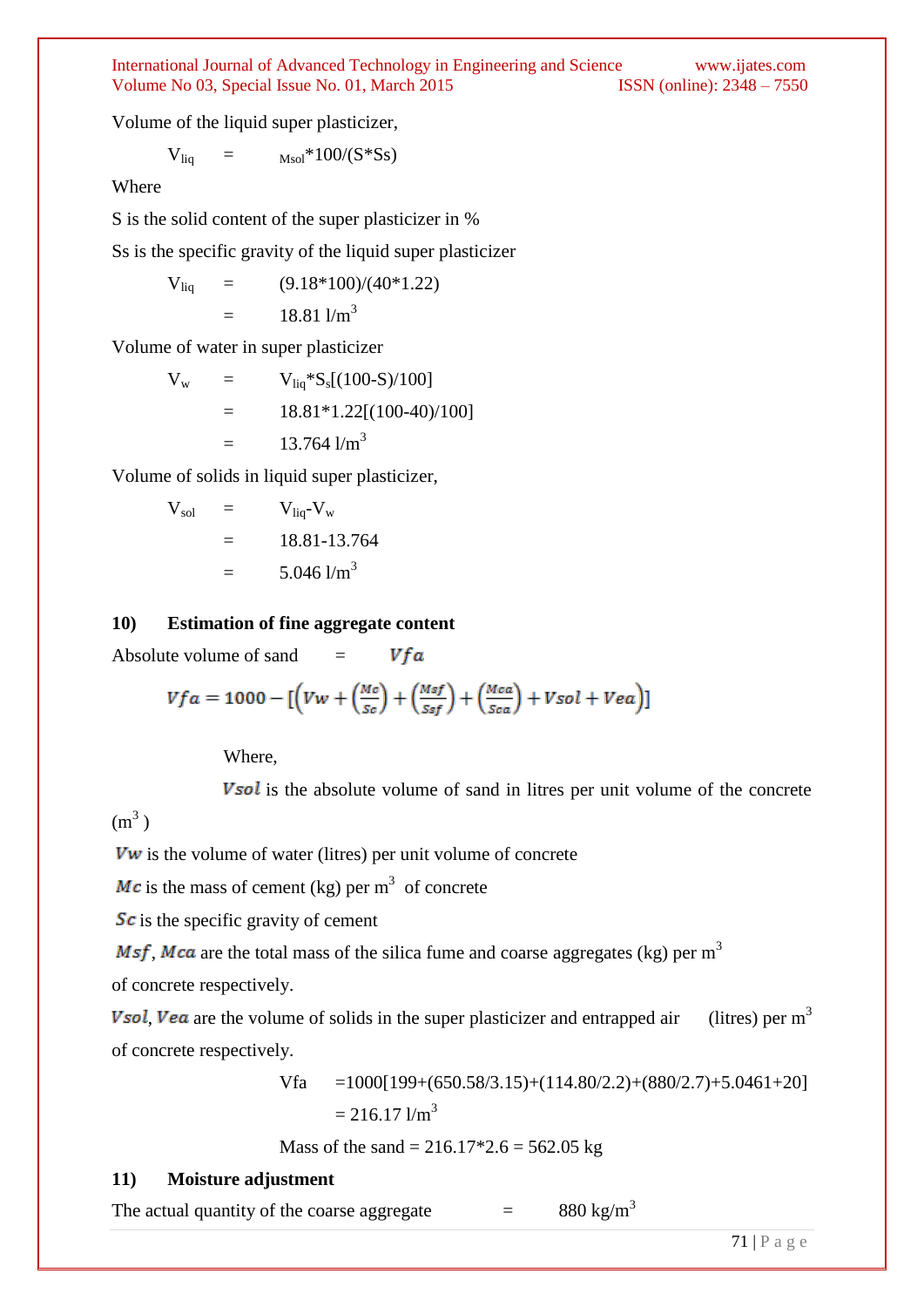International Journal of Advanced Technology in Engineering and Science www.ijates.com Volume No 03, Special Issue No. 01, March 2015 **ISSN** (online): 2348 – 7550 Volume No 03, Special Issue No. 01, March 2015

Actual quantity of the fine aggregate  $=$  562.05 kg

The actual quantity of the water content required after deducting the volume of water included in the liquid super plasticizer is

| $199-VW$      |
|---------------|
| 199-13.764    |
| 185.23 litres |

### **12) Unit mass of concrete**

=185+650.58+114.80+880+309.6+9.18

 $=$ 2344.16 kg/m<sup>3</sup>

The actual quantities of different ingredients required for  $1m<sup>3</sup>$  of the concrete are

| Mixing water $=$ (WC-Vw)            |     |                                                                     |
|-------------------------------------|-----|---------------------------------------------------------------------|
|                                     | $=$ | 185 litres taken as 199 liters itself.                              |
| Cement                              |     | $= 650.58 \text{ kg}$                                               |
| Silica fume $= 114.80 \text{ kg}$   |     |                                                                     |
| Fine aggregate $= 562.05$ kg        |     |                                                                     |
| Coarse aggregate = $880 \text{ kg}$ |     |                                                                     |
|                                     |     | Super plasticizer $=$ 18.81 litres the mix proportion then becomes, |

The mix proportion then becomes,

|      | Water | $\mathbf{r}$                | $(cement + SF)$ : |               | FA :      | <b>CA</b> |
|------|-------|-----------------------------|-------------------|---------------|-----------|-----------|
|      | 199   | $\mathcal{L} = \mathcal{L}$ | 765.38            | $\sim$ $\sim$ | 562.05:   | 880       |
| 0.26 |       | $\ddot{\cdot}$              |                   |               | $0.734$ : | 1.15      |

### **Test Results and Discussions**

**Compression test results for river sand (Curing period – 7 days)**

| S.<br>No.      | W/C<br><b>Ratio</b> | Age at<br>testing<br>(days) | <b>Specimen</b> | Weight<br>(kg) | Load<br>(kN) | <b>Compressive</b><br>strength<br>(N/mm <sup>2</sup> ) | Average<br>Compressive<br>strength<br>(N/mm <sup>2</sup> ) |
|----------------|---------------------|-----------------------------|-----------------|----------------|--------------|--------------------------------------------------------|------------------------------------------------------------|
|                |                     |                             | A <sub>1</sub>  | 8.45           | 1019         | 45.3                                                   |                                                            |
| $\overline{2}$ | 0.26                | 7                           | A2              | 8.57           | 1035         | 46                                                     | 45.7                                                       |
| 3              |                     |                             | A <sub>3</sub>  | 8.38           | 1030         | 45.8                                                   |                                                            |
| $\overline{4}$ |                     |                             | B1              | 8.62           | 954          | 42.4                                                   |                                                            |
| 5              | 0.28                | 7                           | B2              | 7.98           | 981          | 43.6                                                   | 42.8                                                       |
| 6              |                     |                             | B <sub>3</sub>  | 8.65           | 958          | 42.6                                                   |                                                            |
| 7              |                     |                             | C <sub>1</sub>  | 8.29           | 893          | 39.7                                                   |                                                            |
| 8              | 0.30                | 7                           | C <sub>2</sub>  | 8.54           | 900          | 40                                                     | 39.3                                                       |
| 9              |                     |                             | C <sub>3</sub>  | 7.65           | 859          | 38.2                                                   |                                                            |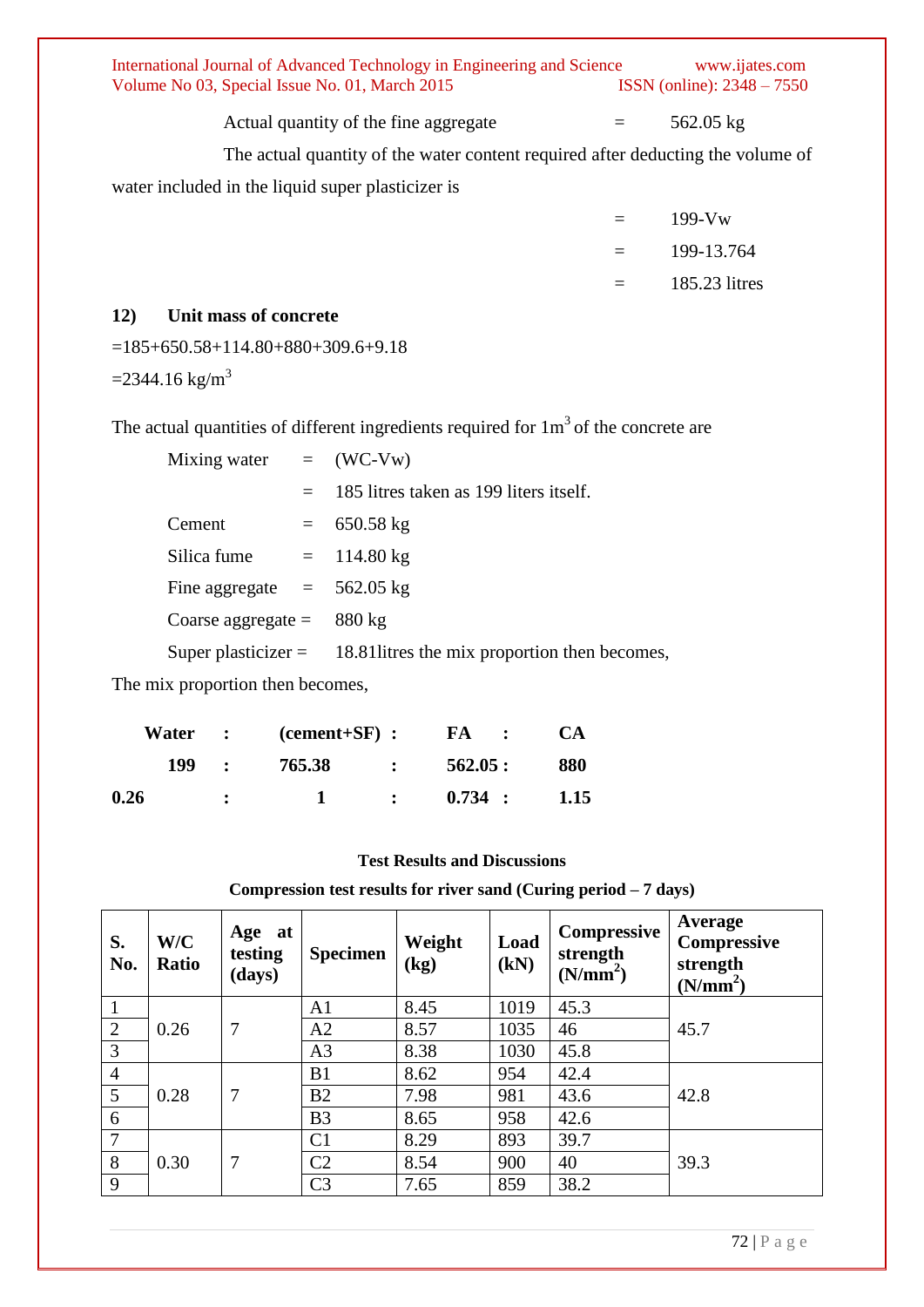International Journal of Advanced Technology in Engineering and Science www.ijates.com Volume No 03, Special Issue No. 01, March 2015 ISSN (online): 2348 – 7550 Volume No 03, Special Issue No. 01, March 2015

| S.<br>No.      | W/C<br>Ratio | Age at<br>testing<br>(days) | <b>Specimen</b> | Weight<br>(kg) | Load<br>(kN) | Compressive<br>strength<br>(N/mm <sup>2</sup> ) | Average<br><b>Compressive</b><br>strength<br>(N/mm <sup>2</sup> ) |
|----------------|--------------|-----------------------------|-----------------|----------------|--------------|-------------------------------------------------|-------------------------------------------------------------------|
| $\mathbf{1}$   |              |                             | A <sub>4</sub>  | 8.32           | 1282         | 57                                              |                                                                   |
| 2              | 0.26         | 14                          | A <sub>5</sub>  | 8.54           | 1271         | 56.5                                            | 56.1                                                              |
| $\mathfrak{Z}$ |              |                             | A <sub>6</sub>  | 8.36           | 1237         | 55                                              |                                                                   |
| $\overline{4}$ |              |                             | <b>B4</b>       | 7.95           | 1219         | 54.2                                            |                                                                   |
| 5              | 0.28         | 14                          | B <sub>5</sub>  | 8.12           | 1170         | 52                                              | 53                                                                |
| 6              |              |                             | <b>B6</b>       | 7.45           | 1192         | 53                                              |                                                                   |
| $\overline{7}$ |              |                             | C <sub>4</sub>  | 8.62           | 1120         | 49.8                                            |                                                                   |
| 8              | 0.30         | 14                          | C <sub>5</sub>  | 9.3            | 1035         | 46                                              | 49                                                                |
| 9              |              |                             | C <sub>6</sub>  | 8.21           | 1147         | 51                                              |                                                                   |

**Compression test results for river sand (curing period – 14 days)**

### **Compression test results for river sand (curing period – 28 days)**

| S.<br>No.      | W/C<br>Ratio | Age at<br>testing<br>(days) | <b>Specimen</b> | Weight<br>(kg) | Load<br>(kN) | <b>Compressive</b><br>strength<br>(N/mm <sup>2</sup> ) | Average<br><b>Compressive</b><br>strength<br>(N/mm <sup>2</sup> ) |
|----------------|--------------|-----------------------------|-----------------|----------------|--------------|--------------------------------------------------------|-------------------------------------------------------------------|
|                |              |                             | A7              | 9.32           | 1545         | 68.7                                                   |                                                                   |
| $\overline{2}$ | 0.26         | 28                          | A8              | 9.21           | 1552         | 69                                                     | 68                                                                |
| 3              |              |                             | A <sub>9</sub>  | 8.98           | 1496         | 66.5                                                   |                                                                   |
| $\overline{4}$ |              |                             | B7              | 8.45           | 1473         | 65.5                                                   |                                                                   |
| 5              | 0.28         | 28                          | <b>B8</b>       | 7.65           | 1435         | 63.8                                                   | 65                                                                |
| 6              |              |                             | <b>B9</b>       | 8.51           | 1480         | 65.8                                                   |                                                                   |
| 7              |              |                             | C7              | 8.26           | 1395         | 62                                                     |                                                                   |
| 8              | 0.30         | 28                          | C8              | 9.21           | 1422         | 63.2                                                   | 62                                                                |
| 9              |              |                             | C9              | 9.12           | 1361         | 60.5                                                   |                                                                   |

**Compression test results for m- sand (curing period – 7 days)**

| S.<br>No.      | W/C<br>Ratio | Age at<br>testing<br>(days) | <b>Specimen</b> | Weight<br>(kg) | Load<br>(kN) | <b>Compressive</b><br>strength<br>(N/mm <sup>2</sup> ) | Average<br><b>Compressive</b><br>strength<br>(N/mm <sup>2</sup> ) |
|----------------|--------------|-----------------------------|-----------------|----------------|--------------|--------------------------------------------------------|-------------------------------------------------------------------|
|                |              |                             | A1'             | 8.12           | 916          | 40.7                                                   |                                                                   |
| $\overline{2}$ | 0.26         | 7                           | A2'             | 7.54           | 952          | 42.3                                                   | 40.5                                                              |
| 3              |              |                             | A3'             | 7.12           | 866          | 38.5                                                   |                                                                   |
| $\overline{4}$ |              |                             | B1'             | 7.65           | 864          | 38.4                                                   |                                                                   |
| 5              | 0.28         | 7                           | B2'             | 8.24           | 810          | 36                                                     | 38                                                                |
| 6              |              |                             | B3'             | 7.69           | 891          | 39.6                                                   |                                                                   |
| $\overline{7}$ |              |                             | C1'             | 8.15           | 769          | 34.2                                                   |                                                                   |
| 8              | 0.30         | 7                           | C2              | 8.23           | 810          | 36                                                     | 34.4                                                              |
| 9              |              |                             | C3'             | 8.54           | 738          | 32.8                                                   |                                                                   |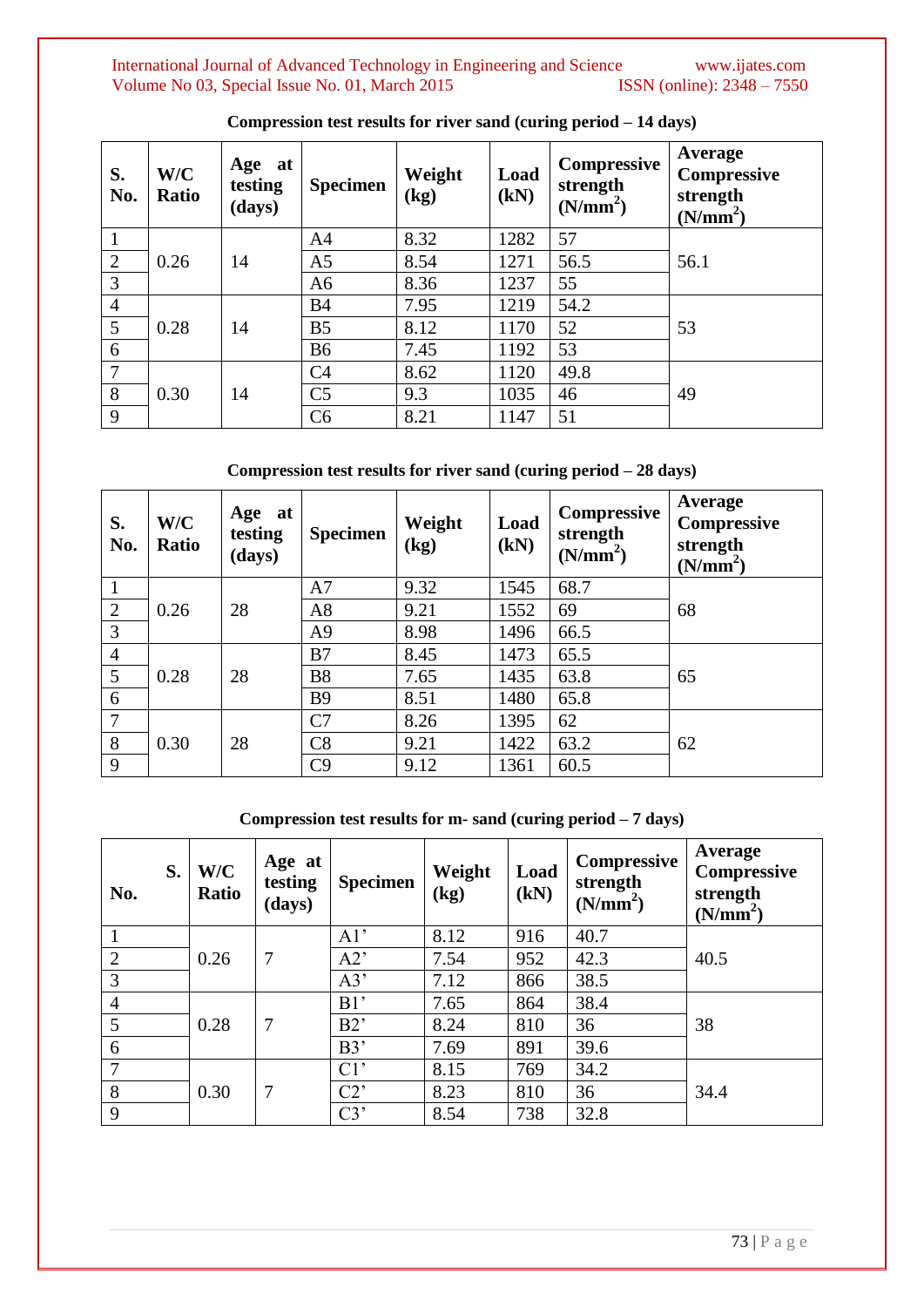International Journal of Advanced Technology in Engineering and Science www.ijates.com Volume No 03, Special Issue No. 01, March 2015 ISSN (online): 2348 – 7550 Volume No 03, Special Issue No. 01, March 2015

| S.<br>No.      | W/C<br><b>Ratio</b> | Age at<br>testing<br>(days) | <b>Specimen</b> | Weight<br>(kg) | Load<br>(kN) | Compressive<br>strength<br>(N/mm <sup>2</sup> ) | Average<br>Compressive<br>strength<br>(N/mm <sup>2</sup> ) |
|----------------|---------------------|-----------------------------|-----------------|----------------|--------------|-------------------------------------------------|------------------------------------------------------------|
| $\mathbf{1}$   |                     |                             | A4'             | 7.45           | 1137         | 50.57                                           |                                                            |
| $\overline{2}$ | 0.26                | 14                          | A5'             | 8.15           | 1158         | 51.5                                            | 50.5                                                       |
| 3              |                     |                             | A6'             | 8.94           | 1113         | 49.5                                            |                                                            |
| $\overline{4}$ |                     | 14                          | B4'             | 8.12           | 1095         | 48.7                                            |                                                            |
| 5              | 0.28                |                             | B5'             | 8.51           | 1035         | 46                                              | 48                                                         |
| 6              |                     |                             | B6'             | 7.45           | 1102         | 49                                              |                                                            |
| $\overline{7}$ |                     |                             | C4'             | 7.91           | 1044         | 46.4                                            |                                                            |
| 8              | 0.30                | 14                          | C5'             | 8.45           | 945          | 42                                              | 44.2                                                       |
| 9              |                     |                             | C6              | 8.95           | 990          | 44                                              |                                                            |

**Compression test results for m- sand (curing period – 14 days)**

### **Compression test results for m- sand (curing period – 28 days)**

| S.<br>No.      | W/C<br>Ratio | Age at<br>testing<br>(days) | <b>Specimen</b> | Weight<br>(kg) | Load<br>(kN) | Compressive<br>strength<br>(N/mm <sup>2</sup> ) | Average<br><b>Compressive</b><br>strength<br>(N/mm <sup>2</sup> ) |
|----------------|--------------|-----------------------------|-----------------|----------------|--------------|-------------------------------------------------|-------------------------------------------------------------------|
| $\mathbf{1}$   |              |                             | A7'             | 8.65           | 1525         | 67.8                                            |                                                                   |
| $\overline{2}$ | 0.26         | 28                          | A8'             | 8.15           | 1552         | 69                                              | 69                                                                |
| $\overline{3}$ |              |                             | A9'             | 9.21           | 1575         | 70                                              |                                                                   |
| $\overline{4}$ |              | 28                          | B7'             | 8.45           | 1467         | 65.2                                            |                                                                   |
| 5              | 0.28         |                             | B8'             | 7.15           | 1530         | 68                                              | 67.2                                                              |
| 6              |              |                             | B9'             | 8.59           | 1541         | 68.5                                            |                                                                   |
| $\overline{7}$ |              |                             | C7'             | 8.65           | 1402         | 62.35                                           |                                                                   |
| 8              | 0.30         | 28                          | C8'             | 8.24           | 1451         | 64.5                                            | 63.3                                                              |
| 9              |              |                             | C9'             | 7.98           | 1417         | 63                                              |                                                                   |

### **Split tensile strength results for river sand (curing period-28 days)**

| ົ         | W/C          | at<br>Age |                 | Weight | Load | <b>Split</b> | Average              | split |
|-----------|--------------|-----------|-----------------|--------|------|--------------|----------------------|-------|
| d.<br>No. | <b>Ratio</b> | testing   | <b>Specimen</b> | (kg)   | (kN) | strength     | strength             |       |
|           |              | (days)    |                 |        |      | $(N/mm^2)$   | (N/mm <sup>2</sup> ) |       |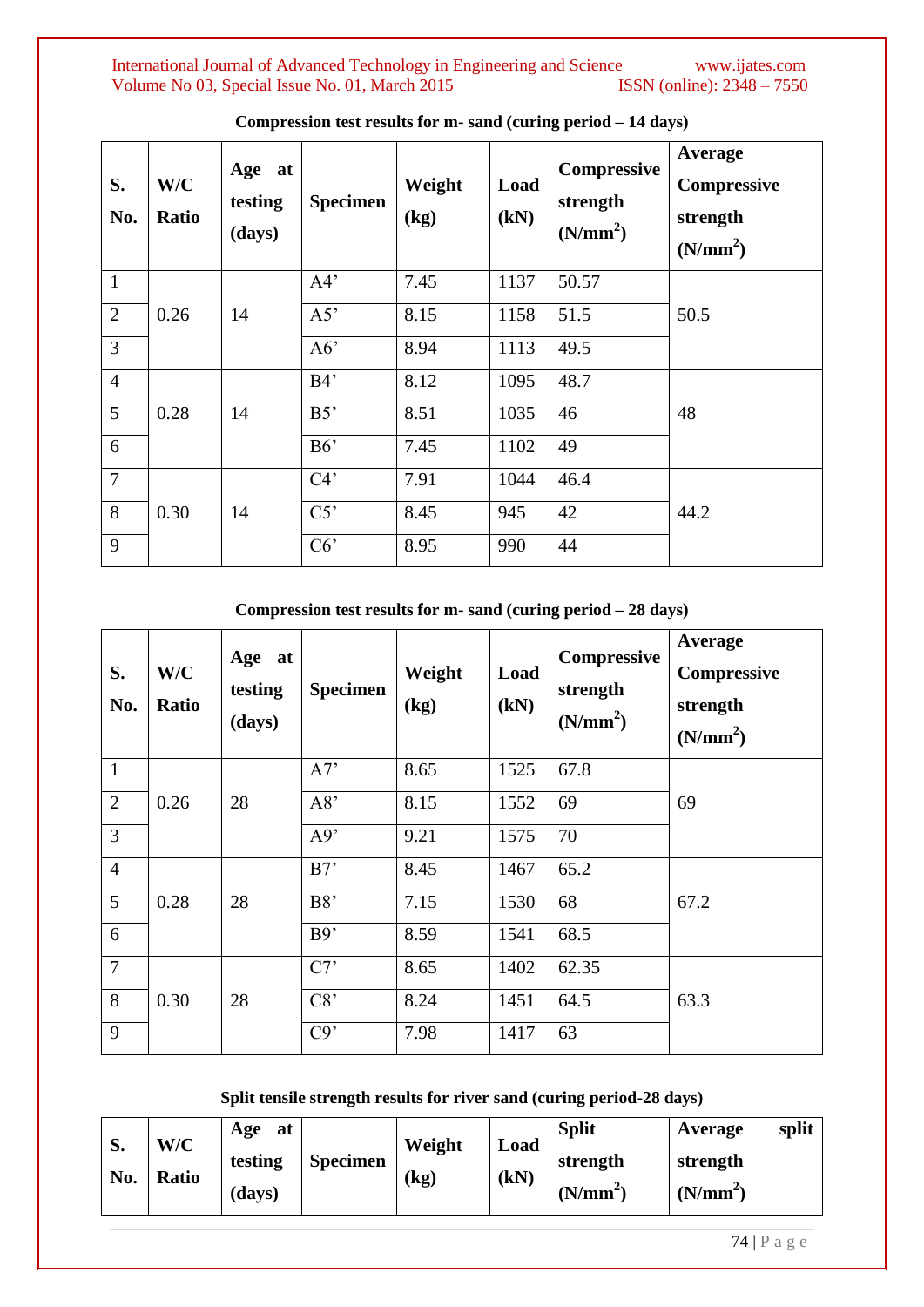|                | 0.26 | 28 | A <sub>1</sub> | 13.59 | 381 | 5.40  | 5.5   |
|----------------|------|----|----------------|-------|-----|-------|-------|
| $\overline{2}$ |      |    | A2             | 13.54 | 396 | 5.6   |       |
| $\overline{4}$ | 0.28 | 28 | B1             | 12.98 | 339 | 4.8   | 4.701 |
| 5              |      |    | B <sub>2</sub> | 13.48 | 325 | 4.602 |       |
|                | 0.30 | 28 | C <sub>1</sub> | 13.98 | 333 | 4.706 | 4.7   |
| 8              |      |    | C <sub>2</sub> | 13.47 | 329 | 4.66  |       |

| S.<br>No.       | W/C<br>Ratio | Age at<br>testing<br>(days) | <b>Specimen</b> | Weight<br>(kg) | Load<br>(kN) | <b>Split</b><br>strength<br>(N/mm <sup>2</sup> ) | split<br>Average<br>strength<br>(N/mm <sup>2</sup> ) |
|-----------------|--------------|-----------------------------|-----------------|----------------|--------------|--------------------------------------------------|------------------------------------------------------|
| $\overline{1}$  | 0.26         | 28                          | A1'             | 12.57          | 403          | 5.7                                              | 5.67                                                 |
| 2               |              |                             | A2'             | 12.98          | 399          | 5.64                                             |                                                      |
| $\overline{4}$  | 0.28         | 28                          | B1'             | 12.51          | 346          | 4.9                                              | 5.05                                                 |
| $5\overline{)}$ |              |                             | B2'             | 12.53          | 368          | 5.2                                              |                                                      |
| $\overline{7}$  | 0.30         | 28                          | C1'             | 12.48          | 329          | 4.65                                             | 4.785                                                |
| 8               |              |                             | C2              | 13.57          | 348          | 4.92                                             |                                                      |

### **Split tensile strength results for m- sand (curing period-28 days)**

Tensile strength is one of the basic and important properties of concrete. The results are required for the design of concrete structural elements subject to transverse shear, torsion, shrinkage and temperature effects. Its value is also used in the design of prestressed concrete structures, liquid retaining structures, roadways and runway slabs. The split tensile strength is generally greater than the direct tensile strength and lower than flexural strength (modulus of rupture). It is used to evaluate the shear resistance provided by concrete and to determine the development length of reinforcement. The split tensile strength of HSC of the tested specimens is presented in the table.

| S.NO | <b>W/C RATIO</b> | <b>RIVER</b><br>(N/mm <sup>2</sup> ) |                   | <b>SAND</b>       | <b>M-SAND</b><br>(N/mm <sup>2</sup> ) |             |                   |
|------|------------------|--------------------------------------|-------------------|-------------------|---------------------------------------|-------------|-------------------|
|      |                  |                                      | 14<br><b>DAYS</b> | 28<br><b>DAYS</b> | 7                                     | 14          | 28<br><b>DAYS</b> |
|      |                  | <b>DAYS</b>                          |                   |                   | <b>DAYS</b>                           | <b>DAYS</b> |                   |
|      | 0.26             | 45.7                                 | 56.1              | 68                | 40.5                                  | 50.5        | 69                |
| 2    | 0.28             | 42.8                                 | 53                | 65                | 38                                    | 48          | 67.2              |
| 3    | 0.30             | 39.3                                 | 49                | 62                | 34.4                                  | 44.2        | 63.3              |

#### **Average compressive strength results for both river sand and m-sand**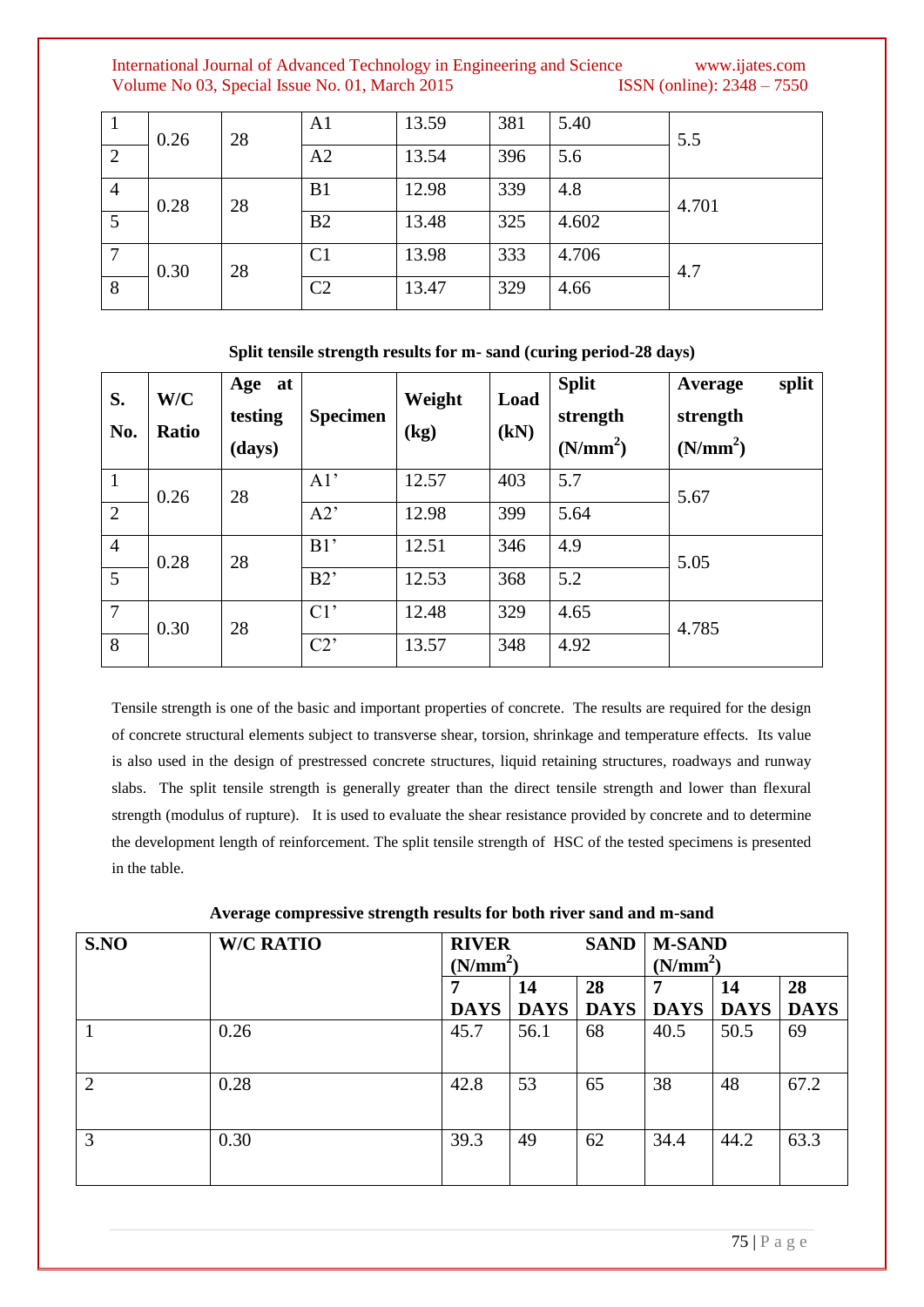| S.NO | <b>W/C RATIO</b> | <b>RIVER SAND</b><br>$(N/mm^2)$ | <b>M-SAND</b><br>$(N/mm^2)$ |
|------|------------------|---------------------------------|-----------------------------|
|      | 0.26             | 5.5                             | 5.67                        |
| ∸    | 0.28             | 4.701                           | 5.05                        |
|      | 0.30             | 4.7                             | 4.785                       |

**Average split tensile strength results for both river sand and m-sand**

**Comparison between the river sand and m-sand (compressive strength for 7 days curing period)**



**Comparison between the river sand and m-sand (compressive strength for 14 days curing** 

**period)**

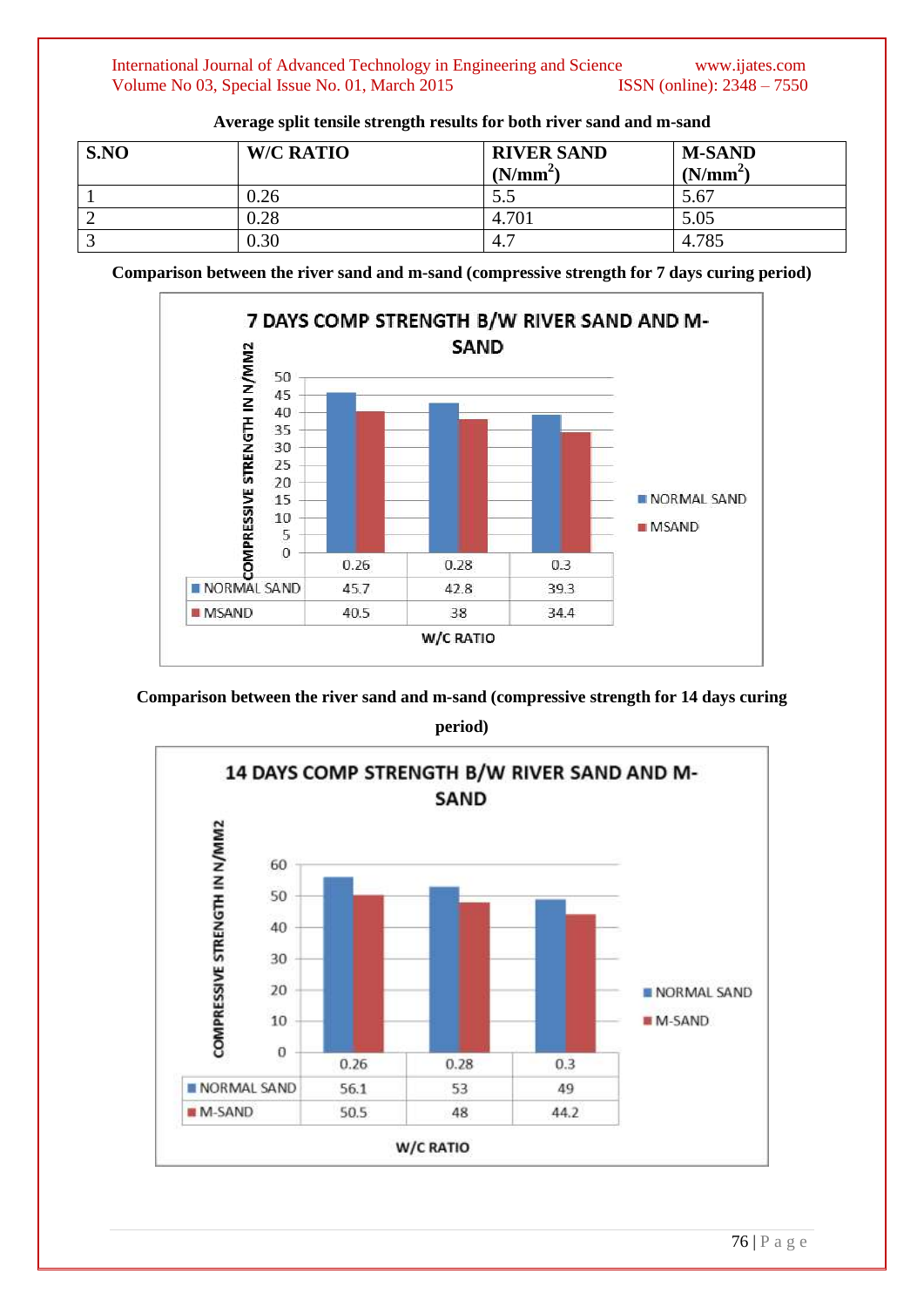**Comparison between the river sand and m-sand (compressive strength for 28 days curing** 



**Comparison between the river sand and m-sand (split tensile strength for 28 days curing** 

**period)**



### **IV. CONCLUSIONS**

Cubes and cylinders of M-70 grade concrete have been cast with river sand as fine aggregate and tested for cube compressive strength and split tensile strength. Cubes and cylinders of M-70 grade concrete have been cast with M-sand as fine aggregate and tested for cube compressive strength and split tensile strength.

Based on the experimental investigation, the following results have been found,

i) 7 days and 14 days strength of concrete with River sand is higher when compared with the strength of concrete with M-sand.

ii) 28 days strength of concrete with M-sand is higher than that of with River sand.

iii) Also, due to the superior gradation of M-sand gave good plasticity to mortar providing excellent workability.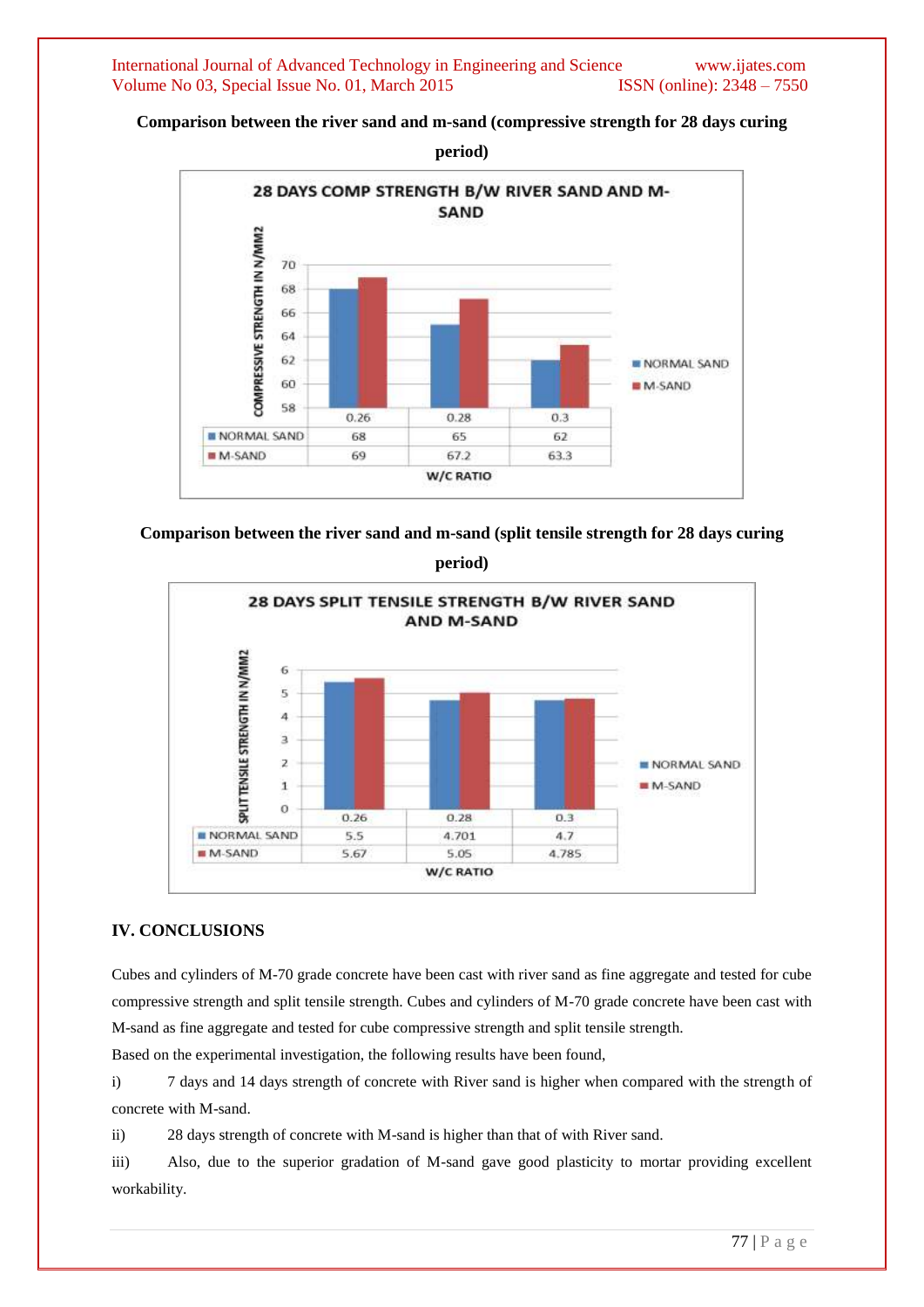#### **REFERENCES**

- [1] ASMA.K.C, MEERA.C.M, et.al., "Effect Of Mineral Admixtures On Durability Properties Of High Performance Concrete" *Department of Civil Engineering, Sree Narayana Gurukulam College of Engineering, Kerala, India International Journal of Engineering Research and Applications (IJERA) ISSN: 2248-9622 Trends and Recent Advances in Civil Engineering (TRACE- 24th-25th January 2014)*
- [2] B. B. PATIL, P. D. KUMBHAR "Strength And Durability Properties Of High Performance Concrete Incorporating High Reactivity Metakaolin" *International Journal of Modern Engineering Research (IJMER) Vol.2, Issue.3, May-June 2012 pp-1099-1104*
- [3] C M DORDI et.al., "Microfine Ground Granulated Blast Furnace Slag For High Performance Concrete" *Third International Conference on Sustainable Construction Materials and Technologies*
- [4] DR. S. ELAVENIL et.al., "Manufactured Sand, A Solution And An Alternative To River Sand And In Concrete Manufacturing" *Journal of Engineering, Computers & Applied Sciences (JEC&AS) ISSN No: 2319*‐*5606 Volume 2, No.2, February 2013*
- [5] IS:2386 (part 3) -1963 "Methods Of Test For Aggregates For Concrete", specific gravity, density,voids,absorption and bulking, BIS, New delhi.
- [6] IS:383-1970 "Specification For Coarse And Fine Aggregate From Natural Sources For Concrete",(2nd revision), BIS. New delhi.
- [7] IS:516-1959 "Method of test for strength of concrete", BIS, New delhi.
- [8] IS:9103-1999 "Specification For Admixtures For Concrete",(Ist revision),IS, New delhi.
- [9] K S AL-JABRI et.al., "Effect Of Using Wastewater On The Properties Of High Strength Concrete" *The Twelfth East Asia-Pacific Conference on Structural Engineering and Construction Procedia Engineering vol-14 (2011) pp-370–376*
- [10] M F ALVES "A Comparison Of Mix Proportioning Methods For High-Strength Concrete" et.al., *Cement & Concrete Composites vol-26 (2004) pp 613–621*
- [11] M. ADAMS JOE, et.al., "Experimental Investigation On The Effect Of M-Sand In High Performance Concrete" *American Journal of Engineering Research (AJER) e-ISSN : 2320-0847 p-ISSN : 2320-0936 Volume-02, Issue-12, pp-46-51*
- [12] M.S.SHETTY, "Properties Of Concrete Theory And Practice", fourth edition, isbe 81-219-0348- 3,s.chant & company Ltd.
- [13] MUHANNAD ISMEIK "Effect Of Mineral Admixtures On Mechanical Properties Of High Strength Concrete Made With Locally Available Materials" *Department of Civil Engineering, University of Jordan, Amman Jordan Journal of Civil Engineering, Volume 3, No. 1, 2009*
- [14] NIMA FARZADNIA et.al., "Incorporation Of Mineral Admixtures In Sustainable High Performance Concrete" *International Journal of Sustainable Construction Engineering & Technology Vol 2, Issue 1, June 2011*
- [15] ORAL BUYUKOZTURK AND DENVID LAU "High Performance Concrete- Fundamentals And Application" *Department of Civil and Environmental Engineering, Massachusetts Institute of Technology*
- [16] P NATH et.al., "Effect Of Fly Ash On The Durability Properties Of High Strength Concrete" *The Twelfth East Asia-Pacific Conference on Structural Engineering and Construction Procedia Engineering vol- 14 (2011) pp-1149–1156*